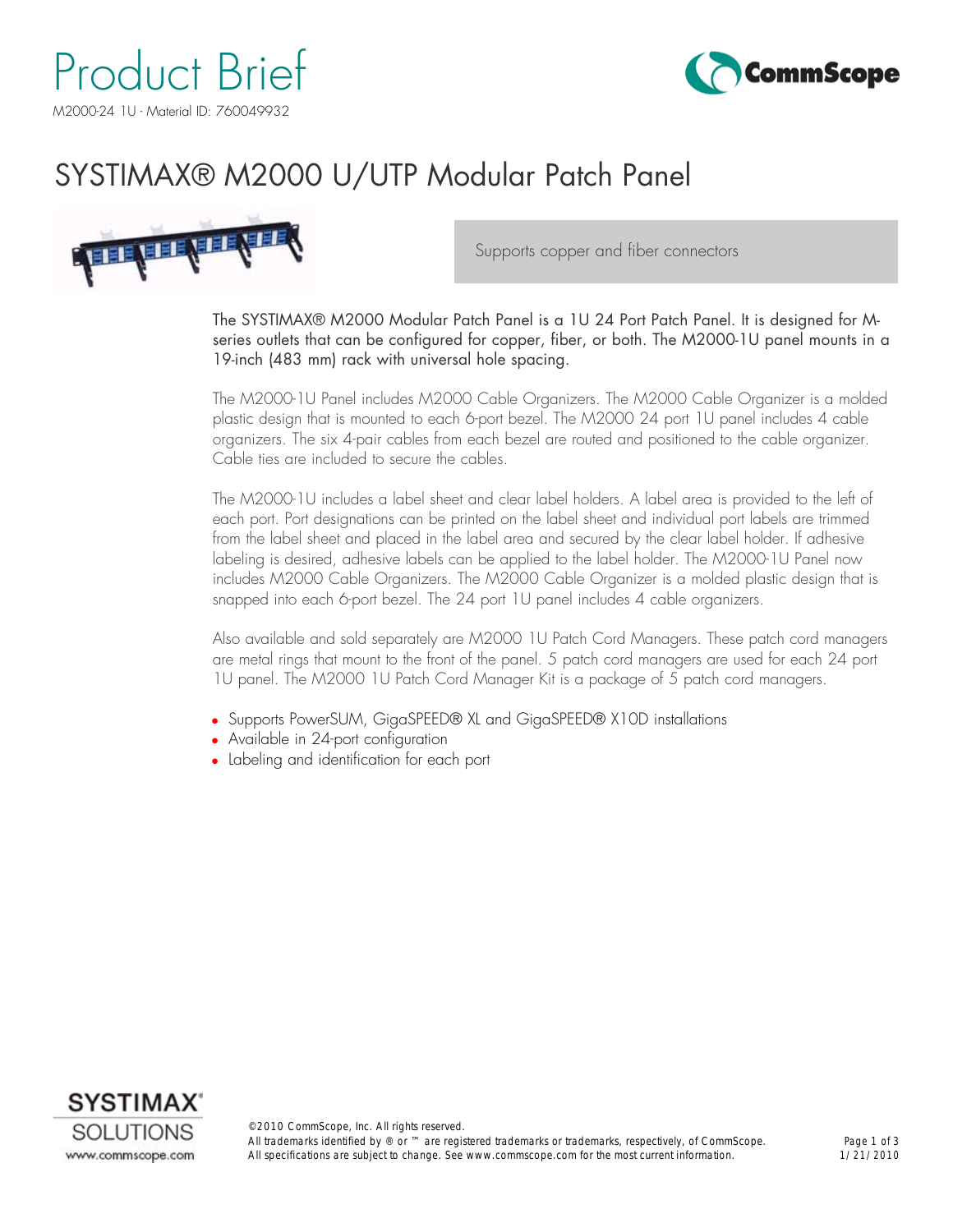## Product Specifications



M2000-24 1U Material ID: 760049932

M2000 U/UTP Modular Patch Panel 1U, 24 port

#### CHARACTERISTICS

#### Dimensions

| Depth  | 30.48 mm   1.20 in   |
|--------|----------------------|
| Height | 44.45 mm   1.75 in   |
| Width  | 482.60 mm   19.00 in |

#### Electrical Specifications

ANSI/TIA Category 3 | 5 | 5e | 6 | 6A

#### Environmental Specifications

| <b>Flammability Rating</b> | UL 94 V-0                                                  |
|----------------------------|------------------------------------------------------------|
|                            | Operating Temperature -10 °C to +60 °C (+14 °F to +140 °F) |
| <b>Relative Humidity</b>   | Up to 95%, non-condensing                                  |
| Safety Standard            | CUL I UL                                                   |
| Storage Temperature        | -40 °C to +70 °C (-40 °F to +158 °F)                       |

#### General Specifications

| Brand                 | <b>SYSTIMAX®</b>       |
|-----------------------|------------------------|
| Product Type          | Panel   Panel, modular |
| Total Ports, quantity | 24                     |
| Color                 | <b>Black</b>           |
| Package, quantity     | ı                      |
| Rack Type             | $EIA$ 19 in            |
| Rack Units            | ı                      |

#### Mechanical Specifications

Material Type **High-impact, flame retardant, thermoplastic** | Powder-coated steel

#### Regulatory Compliance/Certifications

**Agency Classification** RoHS 2002/95/EC Compliant ISO 9001:2000 Compliant



©2010 CommScope, Inc. All rights reserved. All trademarks identified by ® or ™ are registered trademarks or trademarks, respectively, of CommScope. All specifications are subject to change. See www.commscope.com for the most current information.